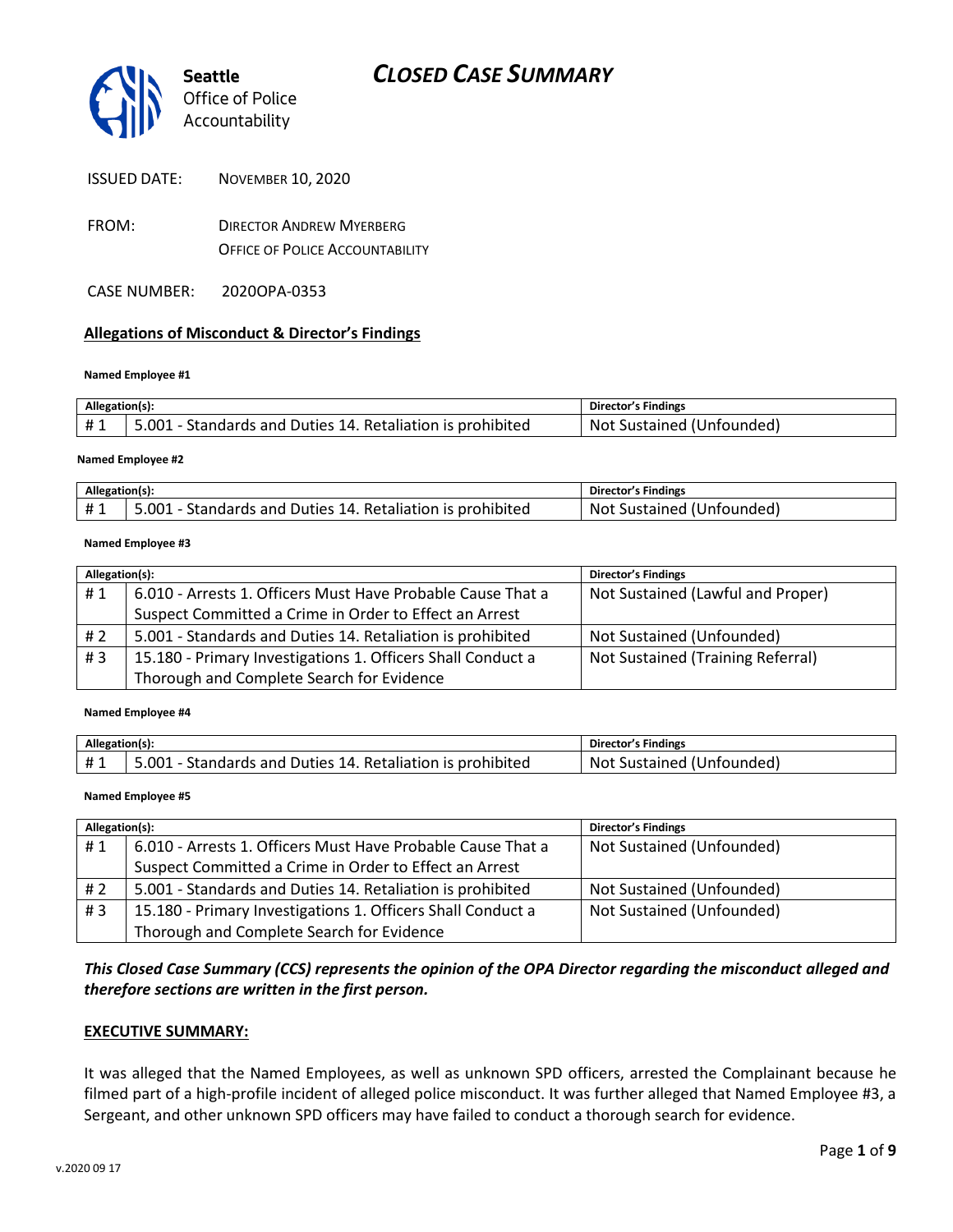

OPA CASE NUMBER: 2020OPA-0353

#### **SUMMARY OF INVESTIGATION:**

### **A. Incident, Arrest, and Time in Custody**

This case occurred on June 6, 2020, during large scale demonstrations in the vicinity of SPD's East Precinct. On that date, at approximately 9:45 p.m., a radio transmission was made by an officer indicating that there were individuals in the crowd pointing lasers in officers' eyes. This information was conveyed to Named Employee #3 (NE#3), a Sergeant, who then informed a Lieutenant.

Around one minute later, SPD transmitted the following over the PA system: "This is the Seattle Police Department. Do not point lasers at officers. Members of the crowd are pointing lasers at officers; that is an officer safety risk. If you are committed to peaceful protests, do not allow people inside the crowd to point lasers at officers." NE#3 spoke to other officers to warn them about the laser usage. He discussed with one officer where the individual pointing the laser into the crowd was located. Named Employee #1 (NE#1), Named Employee #2 (NE#2), and Named Employee #4 (NE#4) were on the roof at that time.

NE#3's Body Worn Video (BWV) showed him gesture into the crowd and say: "Right there, this guy right there." NE#3 again spoke with the Lieutenant and asked: "We're getting red lasers again. Can we get another PO in there? It's a guy with a gas mask on, he's already in there umbrella-less." NE#3 spoke with a Captain and asked whether another announcement on the PA could be made. NE#3 told the Captain that the laser user was wearing a gas mask and hiding amongst other demonstrators who had umbrellas. NE#3 said that it was a red laser. The officers identified that there was another individual in the crowd pointing a green laser at officers. NE#1 identified the individual with the green laser to NE#4. They discussed the individual's location and noted where he was moving to. NE#3 said: "I don't care if they're shining like lights on me, I don't care. I care about them shooting lasers at the line, so I'm just trying to, one, dissuade 'em from doing it, and, two, draw their ire to me." NE#3 stated to another officer: "so you see where my laser's at? That's where he's at, right in there. Yep right there. See him holding the green up? They actually got a green and a red laser." Referring to the individual with the green laser, NE#3 then directed the other officers: "see if we can ID this guy; the guy shooting the green. Move off – he's going to shoot me, see if you can get a description on this guy." At that point, a green laser moved across NE#3's BWV. NE#3 confirmed: "there's a red laser, it doesn't appear to be, uh, being used much. There's a green laser which I'm pretty certain is not eye safe, that they're targeting me, which I think is acceptable at this point." NE#3 continued: "Yeah, I have green laser protective eyewear." He told NE#1 to walk further down the roof and away from NE#3. NE#3 noted that it may give NE#1 a better vantage point. NE#1 did so.

NE#1 indicated to NE#3 that he identified the individual using the green laser. NE#1 stated that the individual was a male in his 30s who was wearing a blue Adidas jacket and an orange bandanna. The individual was further identified as having a beard and wearing a hat. NE#1 used binoculars to make the identification. The officers noted that the individual was ducking in and out of the crowd. NE#3 provided that description over radio, as well as a description of where the individual was walking to. NE#1 continued to call out the individual's location. NE#1 stated that the individual appeared to "ditch" something in a dumpster near the Rancho Bravo restaurant. NE#3 again went over the radio and said that the individual was returning towards the crowd with a backpack. NE#1 stated that the individual walked over to a hot dog stand. NE#1 told NE#3 that he believed the individual was the person who had been shining the green laser. NE#3 then showed an image on his phone to NE#1, who confirmed: "That's the subject we were tracking, yes."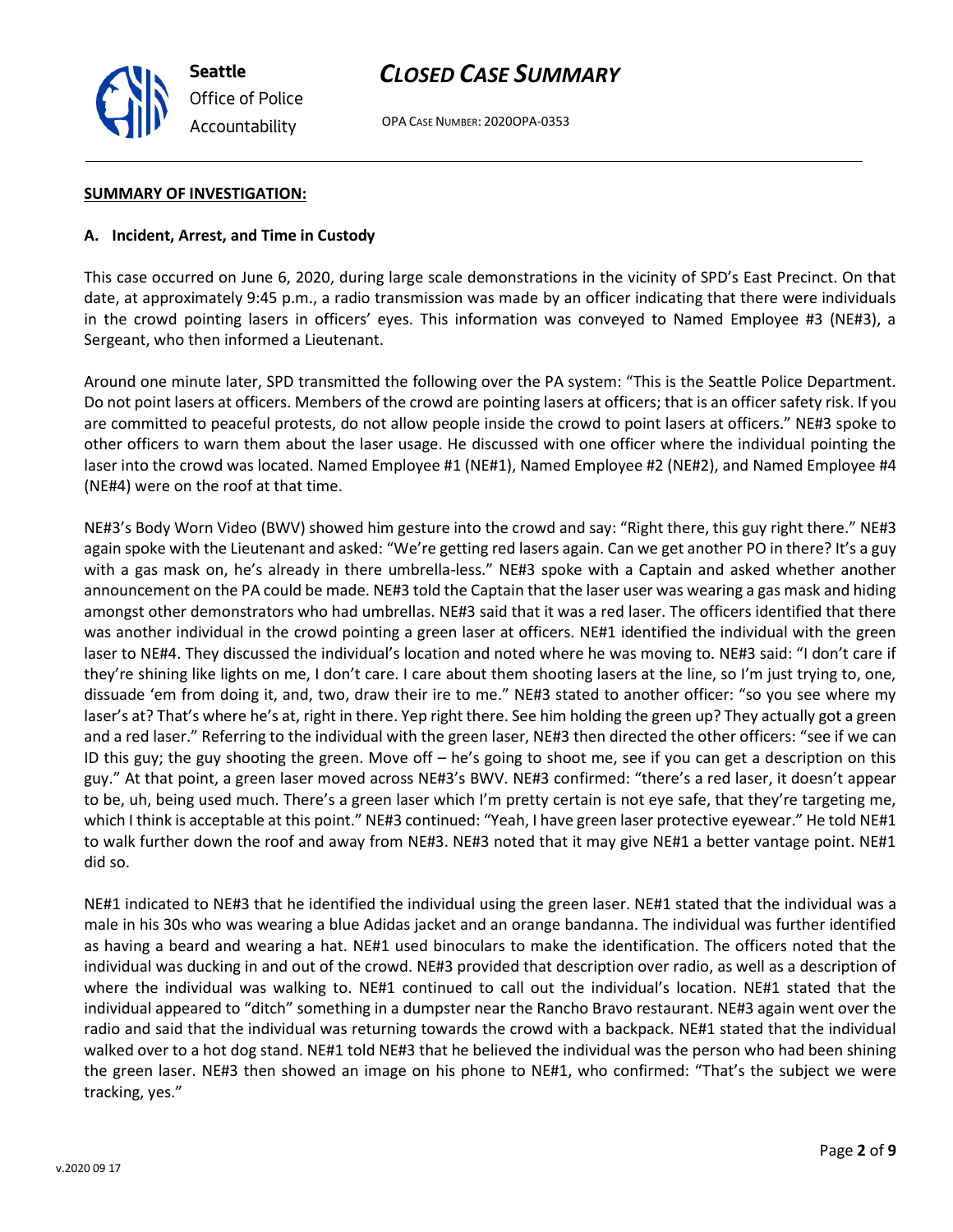OPA CASE NUMBER: 2020OPA-0353

An arrest team approached an individual who exactly matched the description provided. The individual – who was later identified as the Complainant – was placed under arrest. The Complainant denied engaging in criminal activity. At that time, demonstrators asked the Complainant for his name and his phone number. The Complainant provided this information, as well as the name of a person that he wanted the demonstrators to contact. At that time, the Complainant stated that he was the person who had filmed the pepper spraying of a child that occurred earlier during the protest (*see* 2020OPA-0322). The video he filmed, which showed the child in the aftermath of the pepper spraying, went viral. Other demonstrators seemed to be aware of the video. Based on a review of video, none of the officers who were in the vicinity reacted to the Complainant's name being said, expressed recognition of him, or mentioned the video.

The Complainant was transported in a marked van to the West Precinct. When they arrived, he was walked to a holding cell and placed inside. A Sergeant read the Complainant Miranda warnings. The Complainant asked for an attorney. The Sergeant later confirmed that the Complainant would not be questioned at the precinct concerning the incident and that he would receive his attorney later when he went to court. The Sergeant stated that he would be asking the Complainant for identifying information pursuant to Department protocols. The Complainant voluntarily provided this information. The Complainant denied shining a laser at officers. The Sergeant later provided the Complainant with medication pursuant to his request. The Complainant was subsequently transported to the King County Jail.

### **B. OPA Complaint and Investigation**

In the aftermath of the Complainant's arrest, OPA received emailed complaints from individuals asserting that the Complainant was wrongfully arrest because he recorded a video of alleged police misconduct. OPA reached out to the Complainant's attorney in order to interview him and it was agreed that he would speak with OPA.

### *1. Interview of the Complainant*

The Complainant told OPA that, after he recorded the pepper spray video, he received a significant amount of attention through the press and on social media. This included him being interviewed on camera once by KOMO. He said that on June 6, he was working at the hot dog stand during the demonstration. He told OPA that he did so until around 10:30 p.m. While working there, he noticed that a green laser was shined on him from the rooftop of a building. He looked up and saw approximately three officers. He felt that this was strange and started walking away. Shortly thereafter, he was placed under arrest by multiple officers. At that time, he was told that his arrest was based on the belief that the Complainant had been shining a laser at officers. An officer took a picture of him using a cell phone. After a few minutes, he heard that he had been positively identified as the suspect.

The Complainant indicated that, upon his arrest, the officers did not appear to know who he was. He further indicated that it was not until around eight minutes into the arrest that he identified himself and stated that he had recorded the pepper spray video.

The Complainant lastly asserted that his medication was withheld from him for his approximately 43-hour detention. He later clarified that he received medication at the precinct and that his medication was withheld at the King County jail. He also noted that, while in the jail, he was held near a detainee who he believed was in the midst of a mental health crisis. He did not believe this to be safe. These allegations of potential misconduct were forwarded to the King



**Seattle** *Office of Police Accountability*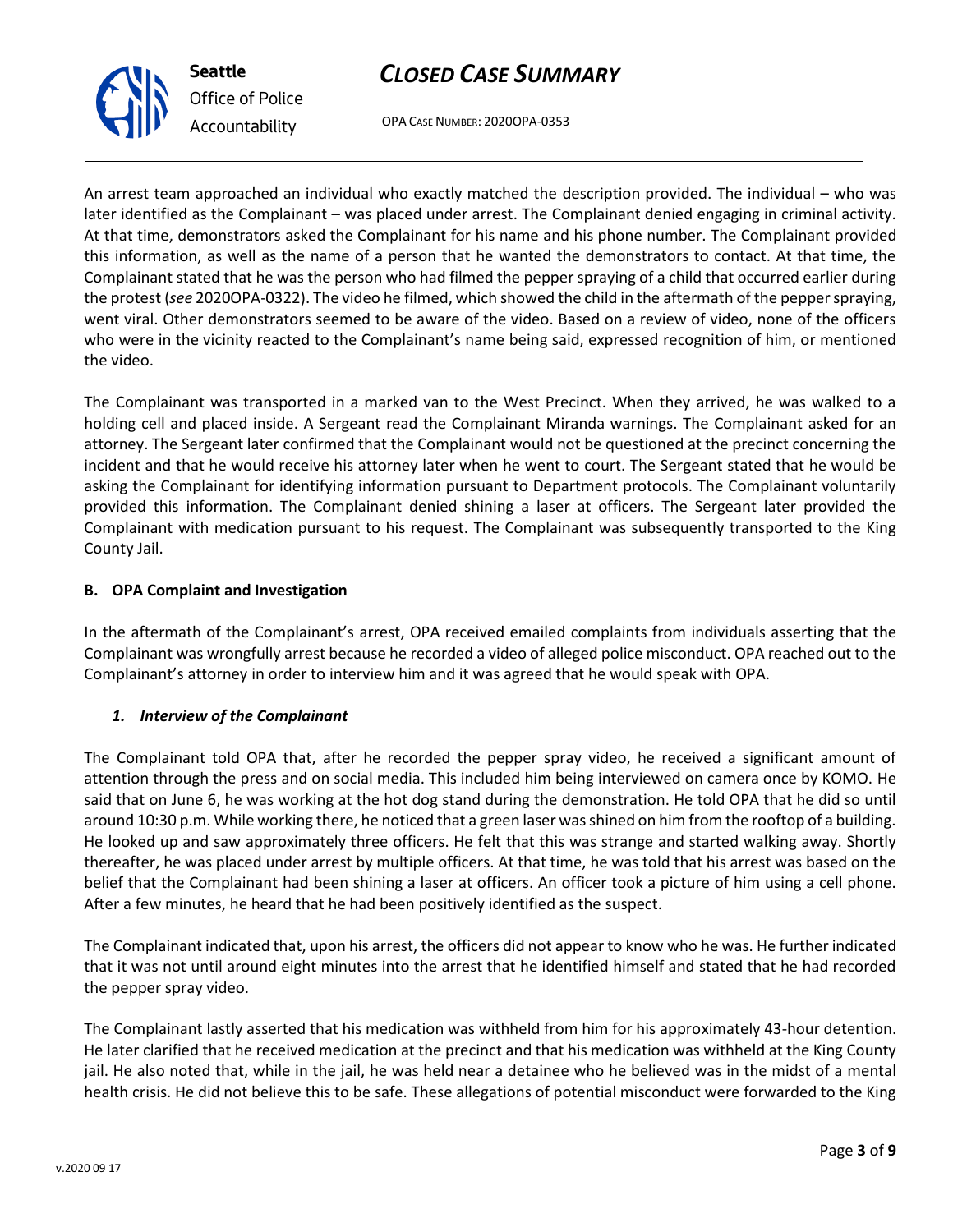

OPA CASE NUMBER: 2020OPA-0353

County Office of Law Enforcement Oversight for review and, accordingly, were not further investigated by OPA and are not part of this case.

### *2. Video Evidence Provided by the Complainant*

The Complainant's attorney provided OPA with two videos. One of those videos was 58 seconds long and appeared to be taken at the scene of the Complainant's arrest. The Complainant could not be seen on the video. At one point on the video, someone stated: "You got that hot dog seller real good." The second video, which was seven seconds long, showed the Complainant distributing hot dogs at the hot dog stand. OPA could not independently determine on what time and date this video was recorded; however, the Complainant appeared to be wearing the same clothing, which suggests that the video was from June 6.

### *3. Interviews of the Named Employees*

OPA interviewed all of the Named Employees. NE#1 said that he was assigned to identify criminal acts from the rooftop. He said that, when scanning the crowd, someone pointed a green laser at his eyes. Officers on the rooftop shined a spotlight in the vicinity of the individual and NE#1 was able to identify him. The first time he saw the Complainant, he did so with his naked eyes. He said that the distance between him and the Complainant (in a straight line) was between 15 to 25 feet. He observed the Complainant again shortly thereafter. This time he did so with binoculars. He said that he was between 40 to 50 feet away this time and that the floodlights were still on. He gave a description to NE#3, who, in turn, notified other officers. NE#3 later showed him a picture of a person on his cell phone and NE#1 identified it as the person with the green laser. NE#1 told OPA that he was generally aware of the pepper spraying incident and that it was videotaped; however, he did not know that the Complainant was the individual who had taken the video. He also stated that he had no idea who the Complainant was at the time he was identified as the perpetrator. Lastly, NE#1 told OPA that another individual was arrested that same evening for pointing a laser at officers.

NE#2 confirmed that she was on the roof at the time that the Complainant was identified as the individual pointing a green laser at officers. She recalled two individuals in the crowd below using lasers and said that the lasers were pointed into her eyes. She did not see the individuals who pointed the lasers but was aware that NE#1 identified the Complainant as one of the perpetrators by using binoculars. She stated that no one on the rooftop discussed the Complainant's name. She had not heard of the Complainant before that and had not heard his name discussed among SPD officers.

NE#3 said that, while working at the demonstration, he saw lasers being shined in officers' eyes by people in the crowd. A supervisor directed him to go to the roof to try to identify the individuals who were engaging in this activity. NE#3 said that, while on the roof, he saw demonstrators using green, red, and purple lasers. He was able to identify the individual using the green laser – the Complainant – and the individual using the purple laser; however, they could not locate the individual who used the red laser. NE#3 personally identified the individual who used the purple laser and that individual was arrested.

He told OPA that NE#1 identified the Complainant while using binoculars. NE#1 tried to point out the Complainant to NE#3, but NE#3 could not identify his features as NE#3 did not have binoculars. One of the officers who made the arrest texted a photograph of the Complainant to NE#3. NE#3 showed the photograph to NE#1, who positively identified the Complainant as the perpetrator.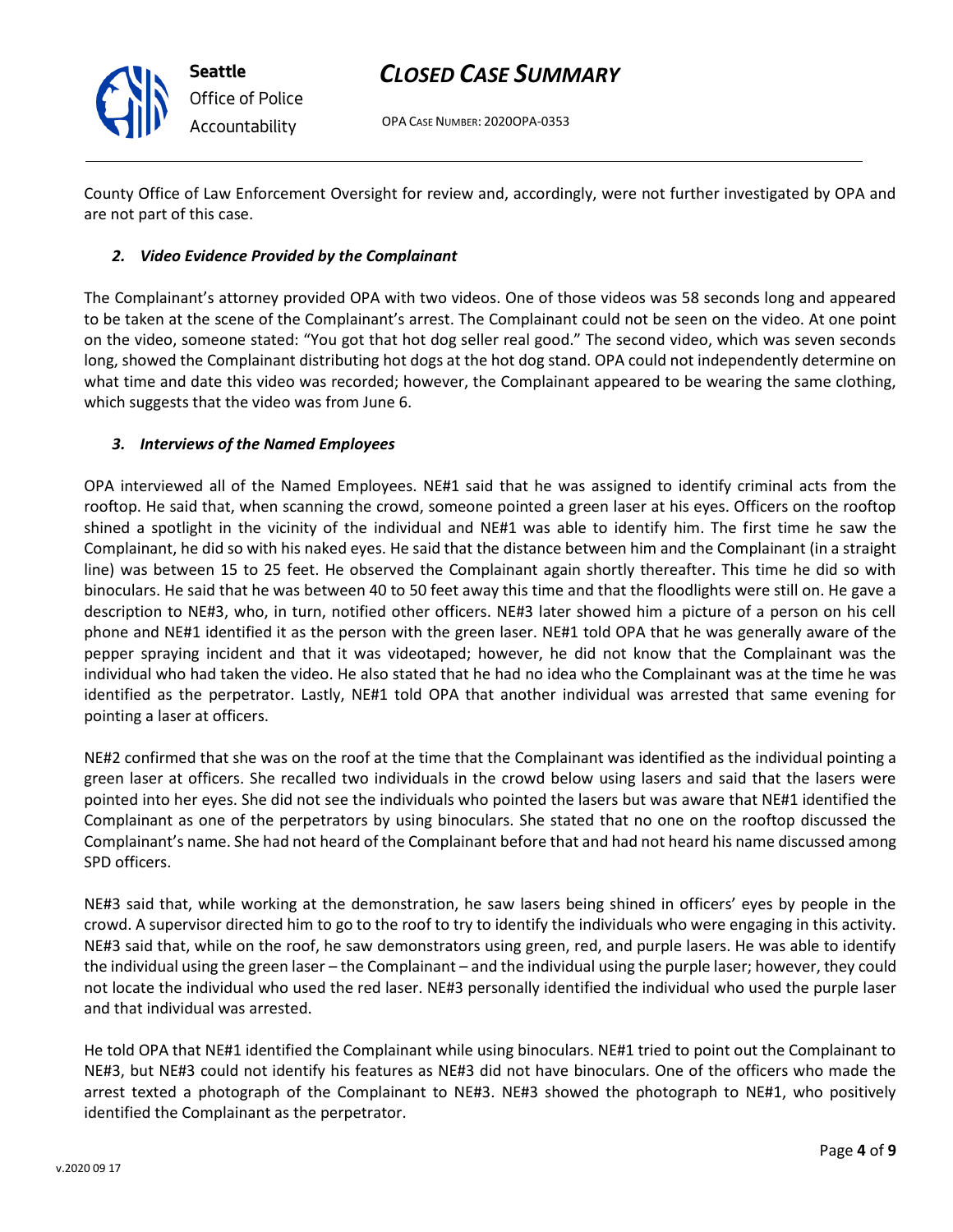

OPA CASE NUMBER: 2020OPA-0353

NE#3 said that he was unaware whether any of the officers on the ground conducted a search for the laser that was believed to have been ditched by the Complainant. NE#3 said that he did not do so because he was on the roof and could not go down at that time.

NE#3 confirmed that the Complainant's identity was not known prior to his arrest and the Complainant's name was not discussed or referenced by any of the officers. While NE#3 was aware of the pepper spraying incident, he did not know that the Complainant played any role in that incident.

NE#3 provided OPA with the photograph that was texted to him. The photograph was of the Complainant and was very similar to the booking photograph taken of the Complainant later that evening.

Lastly, OPA interviewed NE#4. He was on the roof that evening but did not personally view the Complainant. He did, however, see several individuals who were pointing lasers at officers. NE#4 said that he did not know the Complainant's identity until after the Complainant's arrest and had no idea that the Complainant had a connection to the pepper spraying incident.

### **ANALYSIS AND CONCLUSIONS:**

### **Named Employee #1 - Allegation #1** *5.001 - Standards and Duties 14. Retaliation is prohibited*

SPD policy precludes its employees from engaging in retaliation. (SPD Policy 5.001-POL-14.) SPD employees are specifically prohibited from retaliating against a person who engage in activities including, but not limited to, "oppos[ing] any practice that is reasonably believed to be unlawful or in violation of Department policy" or "who otherwise engages in lawful behavior." (*Id*.) Retaliatory acts are defined broadly under SPD's policy and include "discouragement, intimidation, coercion, or adverse action against any person. (*Id*.)

The Complainant, as well as several community members, alleged that the Complainant was arrested because he took a video of incident of purported police misconduct. They collectively opined that officers, presumably including the Named Employees, were aware of the video, knew that the Complainant took it, identified him in the crowd out of thousands of others, and falsely engineered his arrest. Presumably, and while not explicitly stated, other SPD employees were also involved in this conspiracy to retaliate against the Complainant, including the officers who arrested him.

Ultimately, when evaluating the evidence in this case, OPA deems these allegations to be contrary to the evidence. First, there is no indication that any of the Named Employees or, for that matter, any other officer present and involved with the Complainant, knew who he was or that he had videotaped the pepper spray incident. He was not mentioned by name prior to his arrest on any of the videos reviewed by OPA or referenced at any point on the radio. His name was not said at all until several minutes after he was arrested, and well after he was initially identified as the perpetrator. Moreover, he self-identified at that point, as well as disclosed that he videotaped the pepper spray incident. From OPA's review of the BWV, none of the officers appeared to react to this or exhibited any recognition of who the Complainant was. Indeed, the Complainant, himself, noted that this was the case.

Second, the Complainant was not the only individual arrested that evening for pointing lasers at officers. The other individual – who was alleged to have pointed a purple laser – was identified by NE#3 and later taken into custody.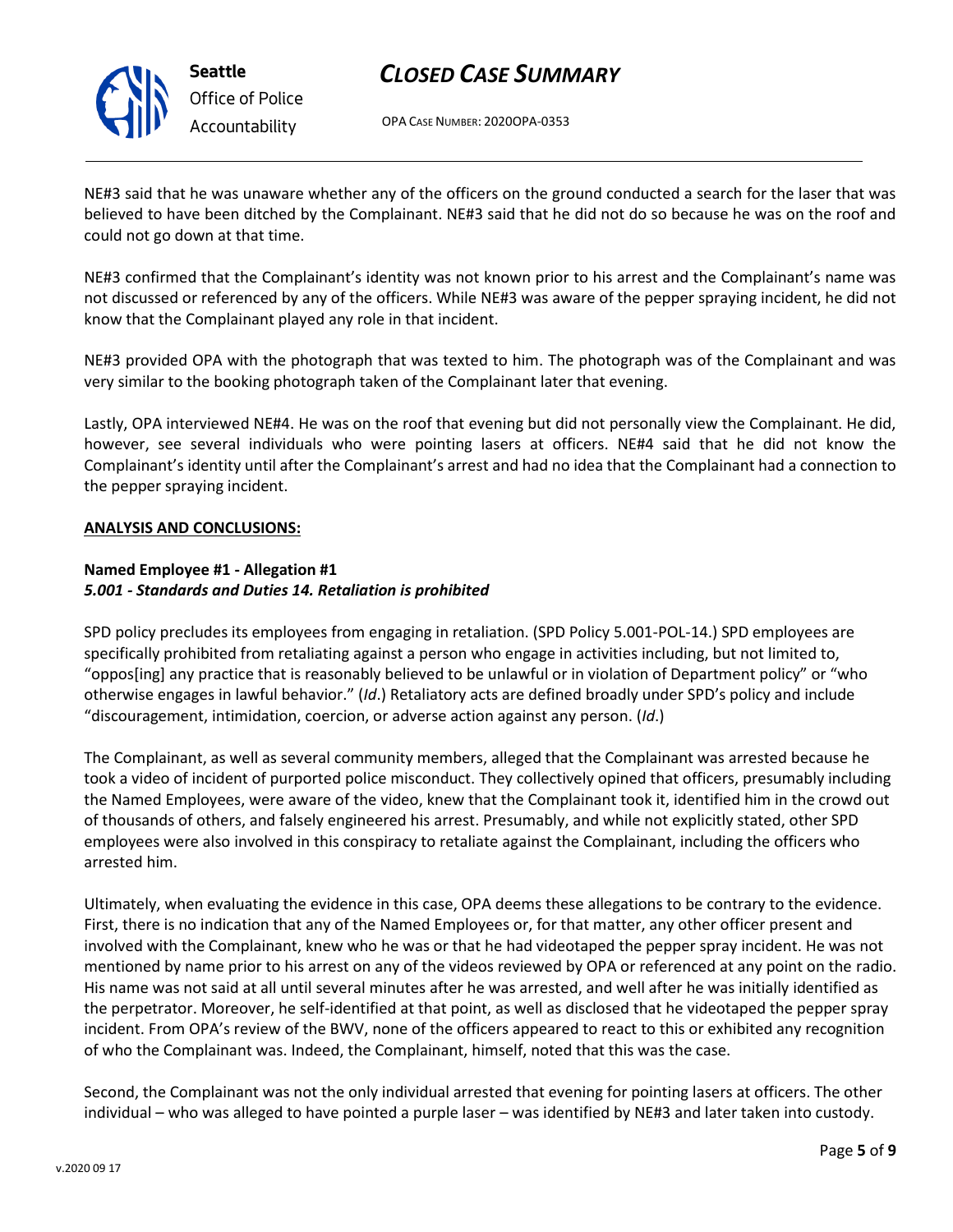

# *Office of Police Accountability*

# *CLOSED CASE SUMMARY*

OPA CASE NUMBER: 2020OPA-0353

OPA is not aware of any allegation that this arrest was also fabricated. While not necessarily dispositive of the validity of the Complainant's arrest, it is certainly a fact that supports the conclusion that the officers were not unilaterally targeting the Complainant for police action.

Third, NE#1 identified who he believed was shining the green laser at officers and called out a very specific description. The Complainant matched this description. While the Complainant and others may opine that this makes sense as the officers were purportedly searching for him, this stretches credulity. Again, as indicated above, to believe this, you would need to believe that the officers: knew who the Complainant was based on his brief oncamera interview with KOMO; located the Complainant from within a crowd of multiple hundreds if not over a thousand demonstrators; collectively identified and made the decision to arrest him without mentioning his name at any point; and maintained a conspiracy amongst at least a half dozen SPD employees to effectuate his arrest simply because he took a video of the tail-end of an incident that had yet to be adjudicated by OPA. The alternative hypothesis, and as the officers indicated and BWV appeared to corroborate, was that the Complainant was perceived to be shining a laser at officers and was arrested when he matched the exact description provided by NE#1. In evaluating this case and, for that matter, any other complaint that relies on a number of complicated and unlikely permutations to be true, OPA finds the principle of Occam's Razor to be compelling – of two competing theories, the simplest one is often correct. OPA believes that to be the situation here.

When evaluating the totality of the record, OPA finds no compelling evidence to suggest that the Named Employees or any other involved officer knew the Complainant at all, let alone that they arrested him in order to retaliate against him. Accordingly, OPA recommends that this allegation be Not Sustained – Unfounded as against NE#1, NE#2, NE#3, and NE#4.

### Recommended Finding: **Not Sustained (Unfounded)**

### **Named Employee #2 - Allegation #1** *5.001 - Standards and Duties 14. Retaliation is prohibited*

For the same reasons as stated above (*see* Named Employee #1 – Allegation #1), OPA recommends that this allegation be Not Sustained – Unfounded.

### Recommended Finding: **Not Sustained (Unfounded)**

### **Named Employee #3 - Allegation #1** *6.010 - Arrests 1. Officers Must Have Probable Cause That a Suspect Committed a Crime in Order to Effect an Arrest*

SPD Policy 6.010-POL-1 requires that officers have probable cause to believe that a suspect committed a crime when effectuating an arrest. Stated differently, where an arrest is not supported by probable cause, it violates law and Department policy. Probable cause exists when the facts and circumstances within an officer's knowledge are sufficient in themselves to support a reasonable belief that an offense has been or is being committed.

As part and parcel of OPA's decision that the Named Employees did not arrest the Complainant in order to retaliate against him, OPA concludes that there was sufficient probable cause supporting the decision to take him into custody.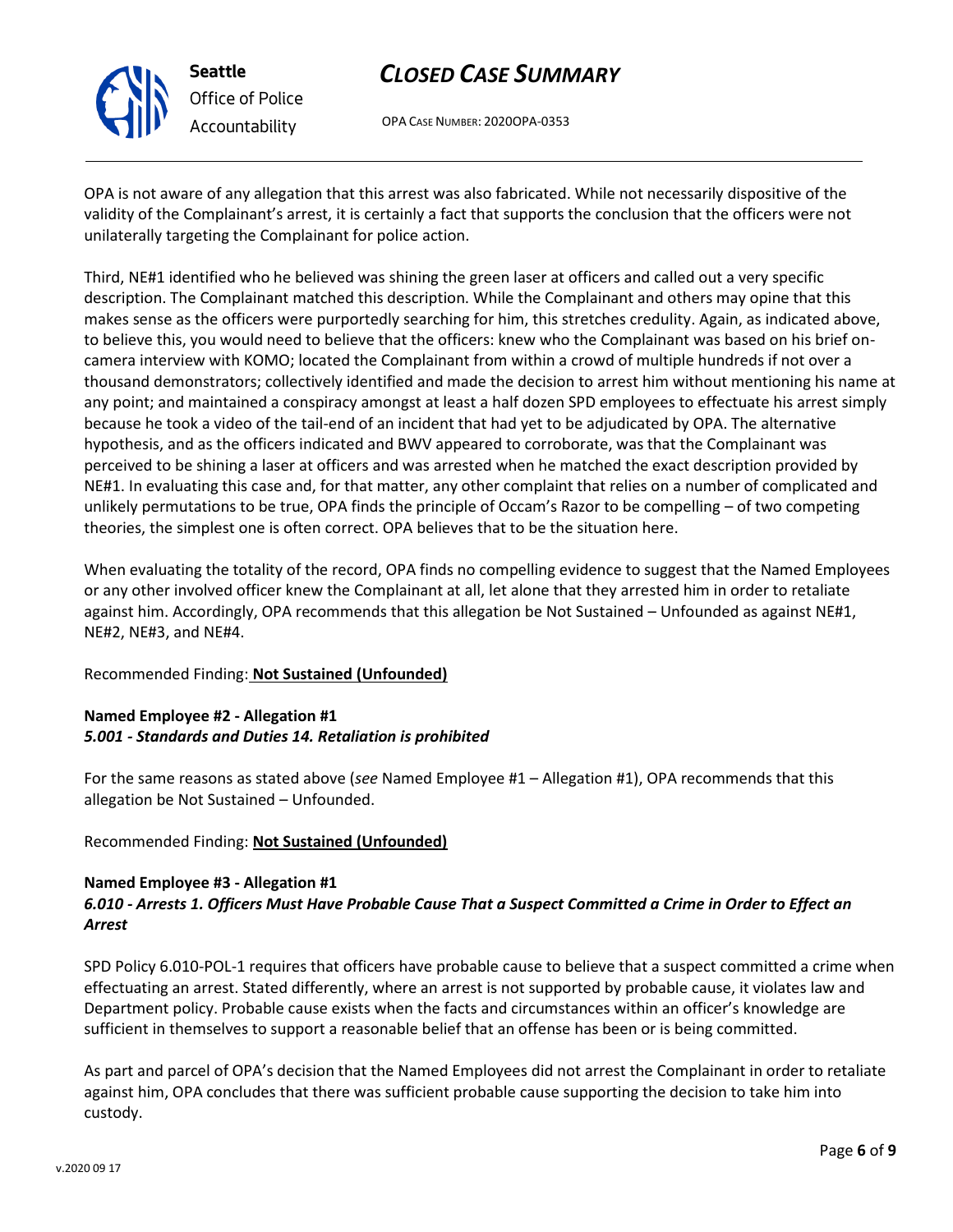OPA CASE NUMBER: 2020OPA-0353

As discussed above, NE#1 asserted that he observed the Complainant using a green laser to point at officers. This is illegal given the damage it can cause to the eyes and constitutes a functional assault. NE#1 identified the Complainant using his naked eyes and, then again, by using binoculars. He did so in the presence of multiple officers, and verbally and physically pointed the Complainant out at that time. NE#1 provided a detailed description of the Complainant and, when he was taken into custody, the Complainant matched that description to a tee. Lastly, NE#1 confirmed that the Complainant was the perpetrator when shown a photograph of him.

The Complainant, to the contrary, denied that he had a laser and said that he was at the hot dog stand all night. However, OPA was not able to interview any witness, other than the Complainant, to corroborate this. Moreover, while the two videos provided by the Complainant's attorney indicated that the Complainant was in the vicinity of the hot dog stand on the night of the incident, they do not conclusively establish that this was the case for the entirety of the evening. Notably, the video that shows the Complainant handing out hot dogs is not time or date stamped; however, it appears to have been taken in the early evening, well before the Complainant was arrested. As such, these videos do not foreclose the possibility that, at some point during the evening, the Complainant walked away from the stand and shined lasers in the eyes of officers.

In addition, the absence of the laser does not, in and of itself, exonerate the Complainant. As the officers referenced on video, they observed the Complainant dispose of something in the dumpster. It is possible that this was the laser and, in any event, they did not need physical possession of the laser to arrest the Complainant given NE#1's observations.

Lastly, at the time this is being written, OPA is not aware of whether the charges against the Complainant have been dismissed. It is very possible that this has occurred and, indeed, OPA doubts that a prosecutor would be able to establish that the Complainant engaged in the acts alleged beyond a reasonable doubt. However, beyond a reasonable doubt and probable cause are two very different standards. The former is often given a percentage of certainty of 99% while the latter simply requires that an officer have a reasonable basis to believe that a crime has been committed. Where, there is no grounds to conclude that the evidence supporting the Complainant's arrest was fabricated and where the video indicates that the officers believes, in apparent good faith, that the Complainant was the perpetrator, OPA determines that there was a sufficient legal foundation for his arrest.

For these reasons, OPA recommends that this allegation be Not Sustained – Lawful and Proper.

### Recommended Finding: **Not Sustained (Lawful and Proper)**

### **Named Employee #3 - Allegation #2** *5.001 - Standards and Duties 14. Retaliation is prohibited*

For the same reasons as stated above (*see* Named Employee #1 – Allegation #1), OPA recommends that this allegation be Not Sustained – Unfounded.

Recommended Finding: **Not Sustained (Unfounded)**



**Seattle**

*Office of Police Accountability*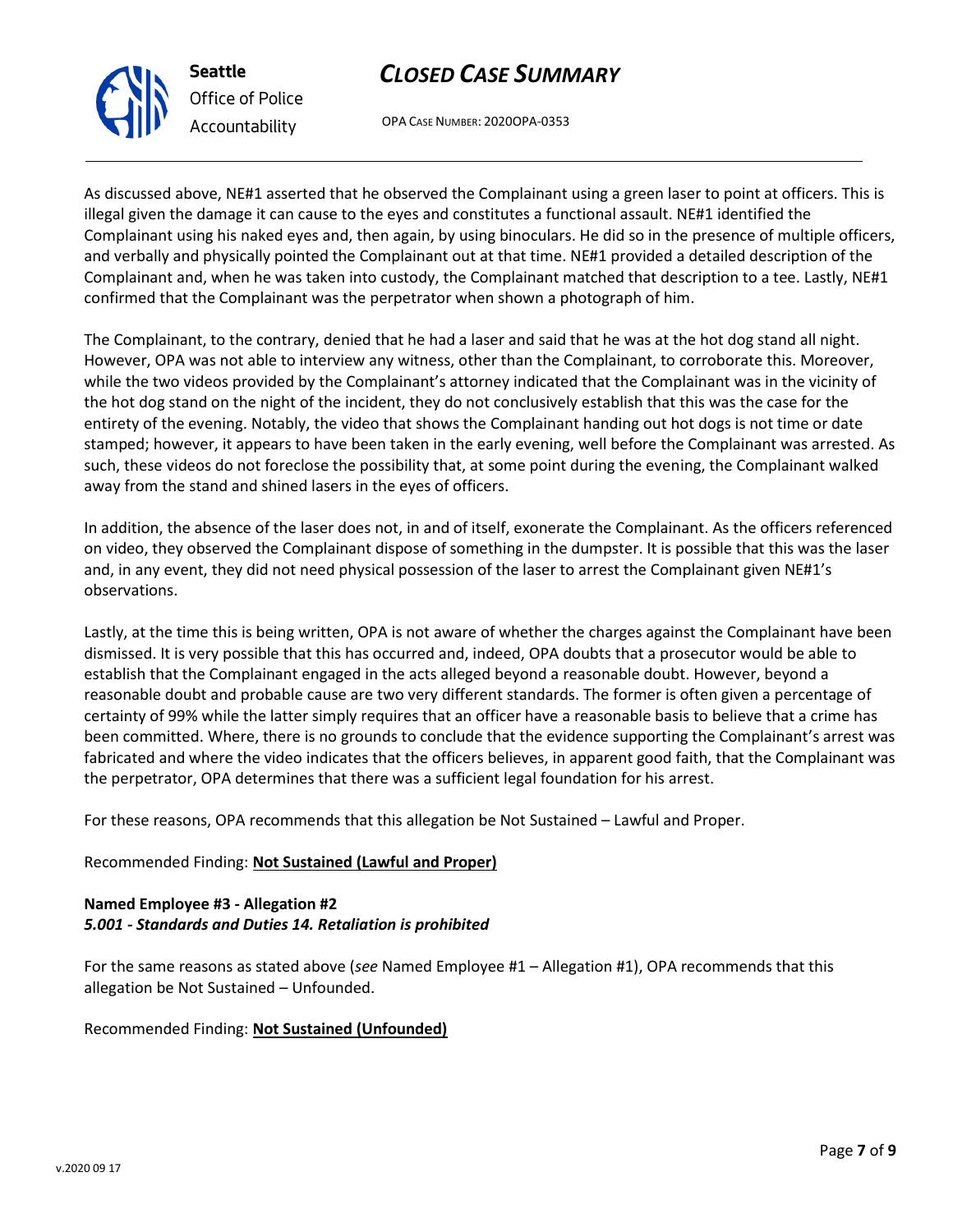OPA CASE NUMBER: 2020OPA-0353

### **Named Employee #3 - Allegation #3** *15.180 - Primary Investigations 1. Officers Shall Conduct a Thorough and Complete Search for Evidence*

SPD Policy 15.180-POL-1 requires that, in primary investigations, officers conduct a thorough and complete search for evidence. The policy further requires officers to collect evidence and states that only evidence that is impractical to collect shall be retained by the owner. (SPD Policy 15.180-POL-1.) Such evidence should be photographed. (*Id*.)

While on the roof, NE#3 was informed by NE#1 that the Complainant was observed discarding something into a dumpster. It was believed by the officers that what the Complainant discarded was the laser. However, NE#3 did not ensure that an officer conducted a search of the dumpster to try to locate the laser.

OPA believes that NE#3's decision to not have an officer do so was a mistake and was inconsistent with the best practices set forth in SPD Policy 15.180-POL-1. Indeed, when evaluating the facts of this case, OPA cannot say that NE#3 ensured that a thorough and complete search for evidence was conducted. OPA feels that it would have been important to do so here and this evidence could have proven or, for that matter, disproven the Complainant's role in criminal behavior. At the very least, it would have stemmed some of the questions raised in this case and solidified the criminal investigation.

In evaluating this allegation, OPA recognizes the unique situation presented by the protests and the numerous responsibilities possessed by NE#3 and the other officers on scene. OPA also understands that NE#3 was assigned to remain on the roof, and, for that reason, he could not have, himself, gone to look for the laser and other potential evidence. Accordingly, OPA does not believe that discipline is warranted. Instead OPA believes that retraining is the better course of action.

For these reasons, OPA recommends that this allegation be Not Sustained – Training Referral.

• **Training Referral:** NE#3 should be assigned training on the elements of SPD Policy 15.180-POL-1, including when he is required to conduct a thorough and complete search for evidence and what such a search is comprised of. The chain of command should specifically discuss the policy in reference to the facts of this case. NE#3 should be counseled to more closely comply with this policy in the future. This retraining and counseling should be documented, and that documentation retained in an appropriate database.

### Recommended Finding: **Not Sustained (Training Referral)**

### **Named Employee #4 - Allegation #1** *5.001 - Standards and Duties 14. Retaliation is prohibited*

For the same reasons as stated above (*see* Named Employee #1 – Allegation #1), OPA recommends that this allegation be Not Sustained – Unfounded.

### Recommended Finding: **Not Sustained (Unfounded)**



**Seattle** *Office of Police Accountability*